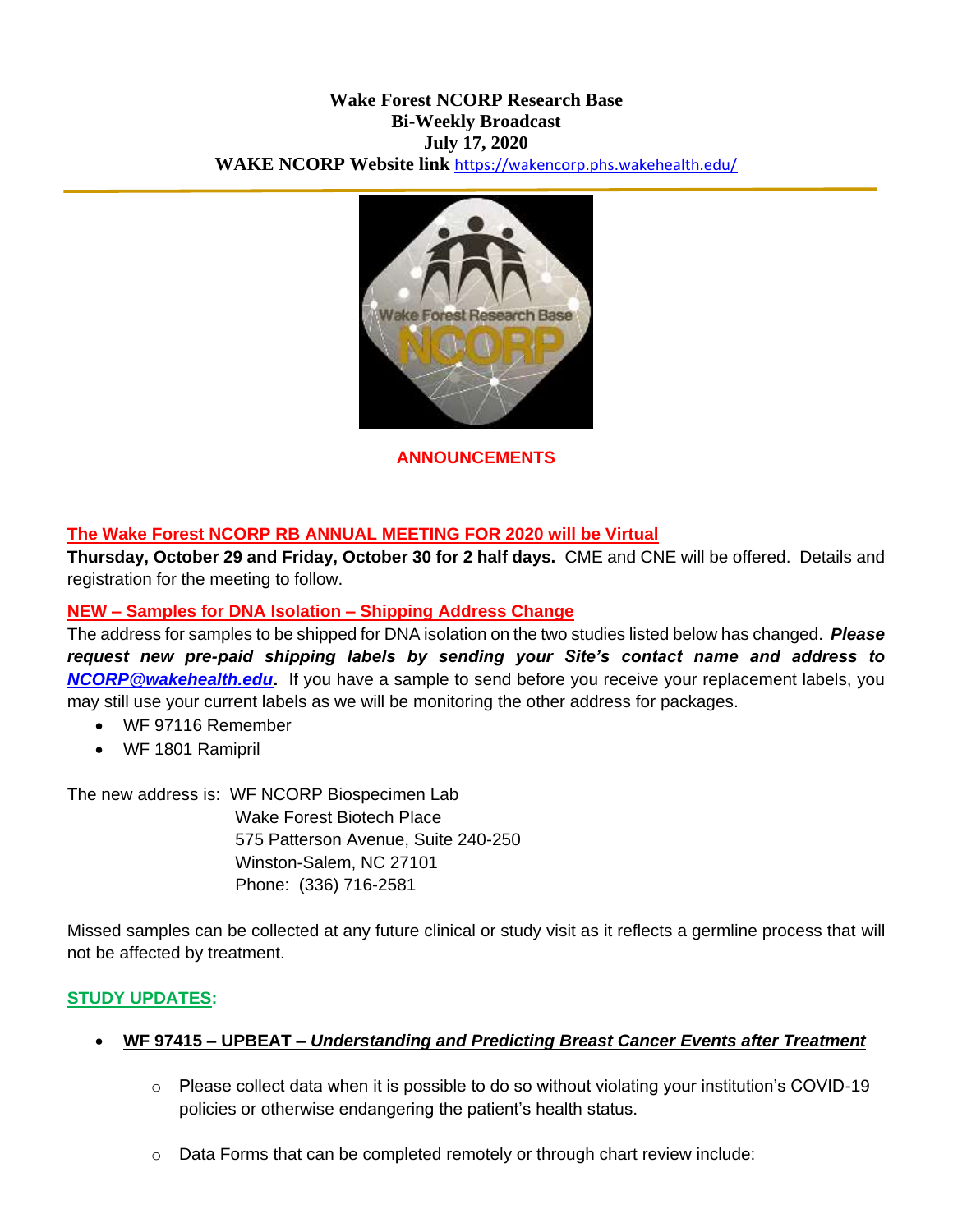- o CRF03 Chemotherapy Treatment Form
- o CRF04 Radiation Oncology Intake Form
- o CRF05 Radiation Treatment Summary Form
- $\circ$  CRF06 Medical Chart Review (chemo group only)
- $\circ$  CRF07a CV Medication Review
- $\circ$  CRF07b Other Medications Form
- $\circ$  CRF08 KCCQ-12
- o CRF16, 17, 18, 19 Self Administered Questionnaires
- $\circ$  CRF20, 21, 22, 23 Neurocognitive Tests COWA only

### **CPET Procedures**

Given the uncertainty of airborne transmission of COVID-19 during heavy exercise, we have recently had questions specifically about the CPET exams required for selected patients enrolled on the WF 97415 UPBEAT trial. These concerns pertain to the potential risks to both study participants, and, importantly, staff performing the procedure in the setting of the current COVID 19 viral pandemic. We would like to provide the following guidance regarding this issue:

- 1) In keeping with NCI guidelines regarding study related deviations due to the COVID 19 crisis, these CPET exams may be deferred if sites are unable or unwilling to perform these research studies during the pandemic. Further guidance on whether these CPET studies should be "made up" in the future will be provided at such time as the pandemic is no longer disrupting patient/participant/study site activities.
- 2) Sites may, however, perform these studies per the trial schedule if study participants and staff feel comfortable and their local clinical and research guidelines allow such studies to be performed without limitations.

For all patients and participants, the remainder of study activities should continue as close to the study-specified time points as possible. All COVID 19 related deviations should be logged per NCI, institutional and WF NCORP RB guidelines previously issued."

Please contact [NCORP@wakehealth.edu](mailto:NCORP@wakehealth.edu) if you have questions.

## **WF 30917CD – TELEHEALTH -** *A Stepped-Care Telehealth Approach to Treat Distress in Rural Cancer Survivors* **Amendment 5 Upcoming Changes include:**

- $\circ$  Amend the eligibility criteria to allow enrollment of patients who do not live in rural zip codes
- $\circ$  Per NCI, limit the states that can enroll participants to those who currently have therapists: California, Georgia, Illinois, Kansas, Minnesota, Missouri, Michigan, New Mexico, North Carolina, North Dakota, South Carolina, Tennessee, Virginia and Wisconsin
- o Streamline the consenting process

We are grateful for the feedback from multiple sites that has contributed to this amendment that will streamline the recruitment process and open it up to more cancer survivors. We expect that these changes will ease the burden of recruitment and identification of participants. The next Site Call will be delayed until closer to the release of this amendment. We predict that Amendment 5 will be activated in 8 – 10 weeks. If you have any questions, feedback, or concerns, please email [NCORP@wakehealth.edu.](mailto:NCORP@wakehealth.edu)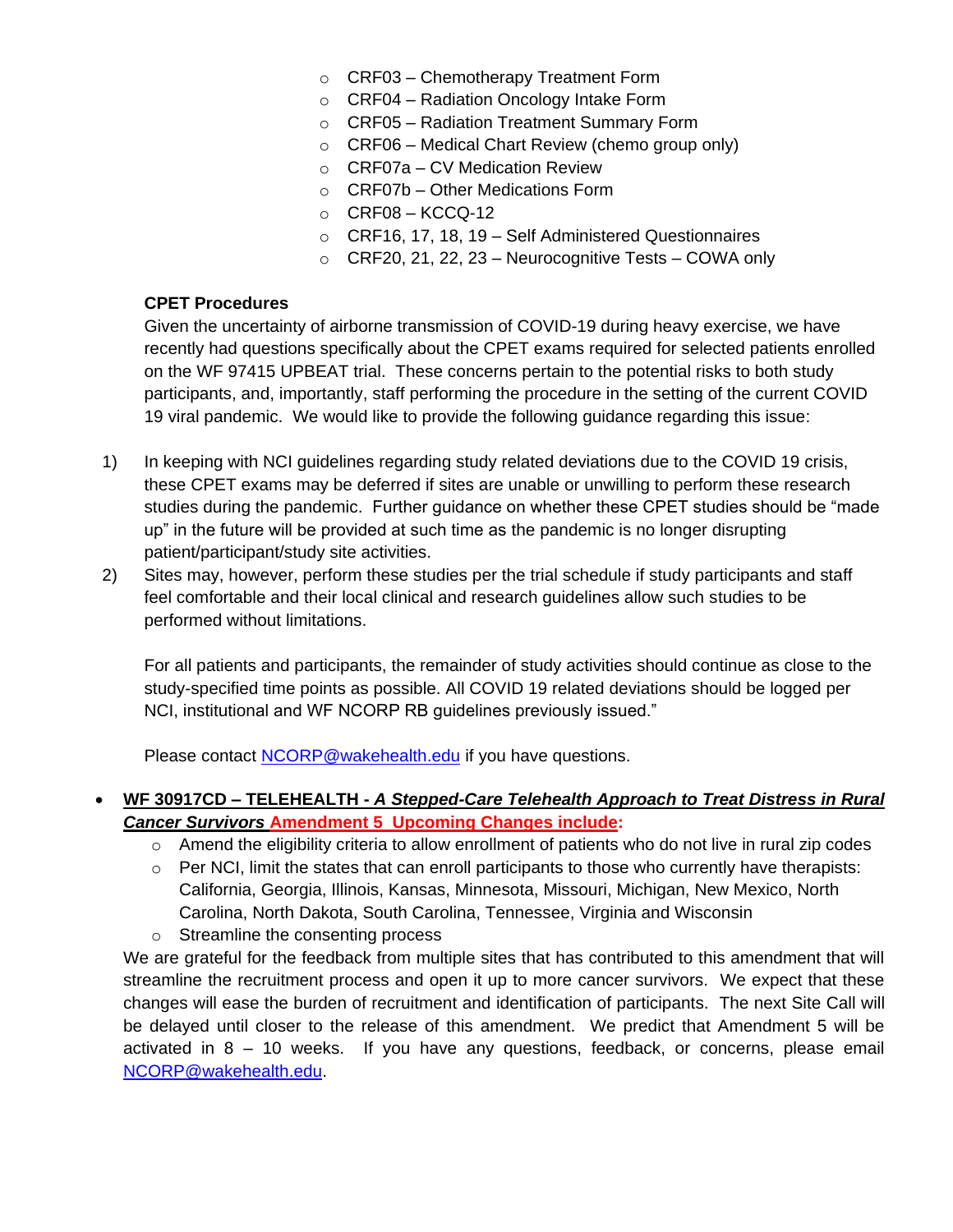# **WF 97115 – ACUPUNCTURE -** *A Phase III Prospective Randomized Trial of Acupuncture for Treatment of Radiation-Induced Xerostomia in Patients with Head and Neck Cancer*

**EFFECTIVE IMMEDIATELY:** The MD Anderson lab is open to receive saliva samples on Tuesday, Wednesday, Thursday and Friday. During the day, the working schedule is reduced due to COVID-19 precautions. Since the working schedule is reduced, it is more critical to do the following two steps when shipping saliva samples:

- 1) Select the delivery method that will ensure that the samples arrive to MD Anderson **before 10:30 AM the next day.**
- 2) Email Dr. Pelying Yang [\(pyang@mdanderson.org\)](mailto:pyang@mdanderson.org) and Jibin Ding [\(jding@mdanderson.org\)](mailto:jding@mdanderson.org) on the day that you ship samples, including the shipment **Tracking Number**, so that they are aware and can coordinate receiving the samples from our shipment receiving dock on the next day.

These are the same steps that MD Anderson Lab had you do before and thank you for doing them. But, due to the reduced working schedule at the MD Anderson Lab, if these two steps are not completed, it becomes highly likely the samples will not be processed in time so it is more critical now to do these two steps.

# **COMING SOON - WF 1901 – IMPACTS -** *Internet-delivered Management of Pain Among Cancer Treatment Survivors*



 The Wake Forest NCORP Research Base is proud to announce a new study *WF-1901 Internet-delivered Management of Pain Among Cancer Treatment Survivors (IMPACTS)* that is on track to be activated this September. An **introductory webinar will be held on July 24th at 2:00 pm EST**. By attending this WebEx meeting,

your site will learn more about the study and determine if your site will be interested in participating. Invites to this WebEx will follow shortly.

- The primary objective of this study is to determine whether painTRAINER<sup>®</sup>, an internet –based pain coping program, plus enhanced usual care compared to enhanced usual care alone, yields significant improvements in primary outcomes of pain severity (as measured by the *Brief Pain Inventory (BPI)*) and pain interference (also measured by the *BPI*). Assessments occur at baseline and the post-intervention timepoint (week 10) for cancer survivors with persistent pain.
- To achieve secondary objectives of the study, additional assessments will occur at 22 and 34 weeks to further assess the efficacy of painTRAINER® and to determine whether painTRAINER®, compared to enhanced usual care alone, yields significant improvements in secondary outcomes of opioid/analgesic medication use, health-related quality of life (HRQoL), and pain management selfefficacy among cancer survivors with persistent pain. A total of 456 participants will be enrolled (228 per arm) and randomized into the painTRAINER® arm (plus enhanced usual care) or Enhanced Usual Care alone.
- Prior to the meeting, please review the initially approved version of the protocol that is available on the [WAKE NCORP](https://wakencorp.phs.wakehealth.edu/) website. We are currently seeking approval on a revised version of the protocol, which will incorporate minor changes, including adding recruitment material, and other items to